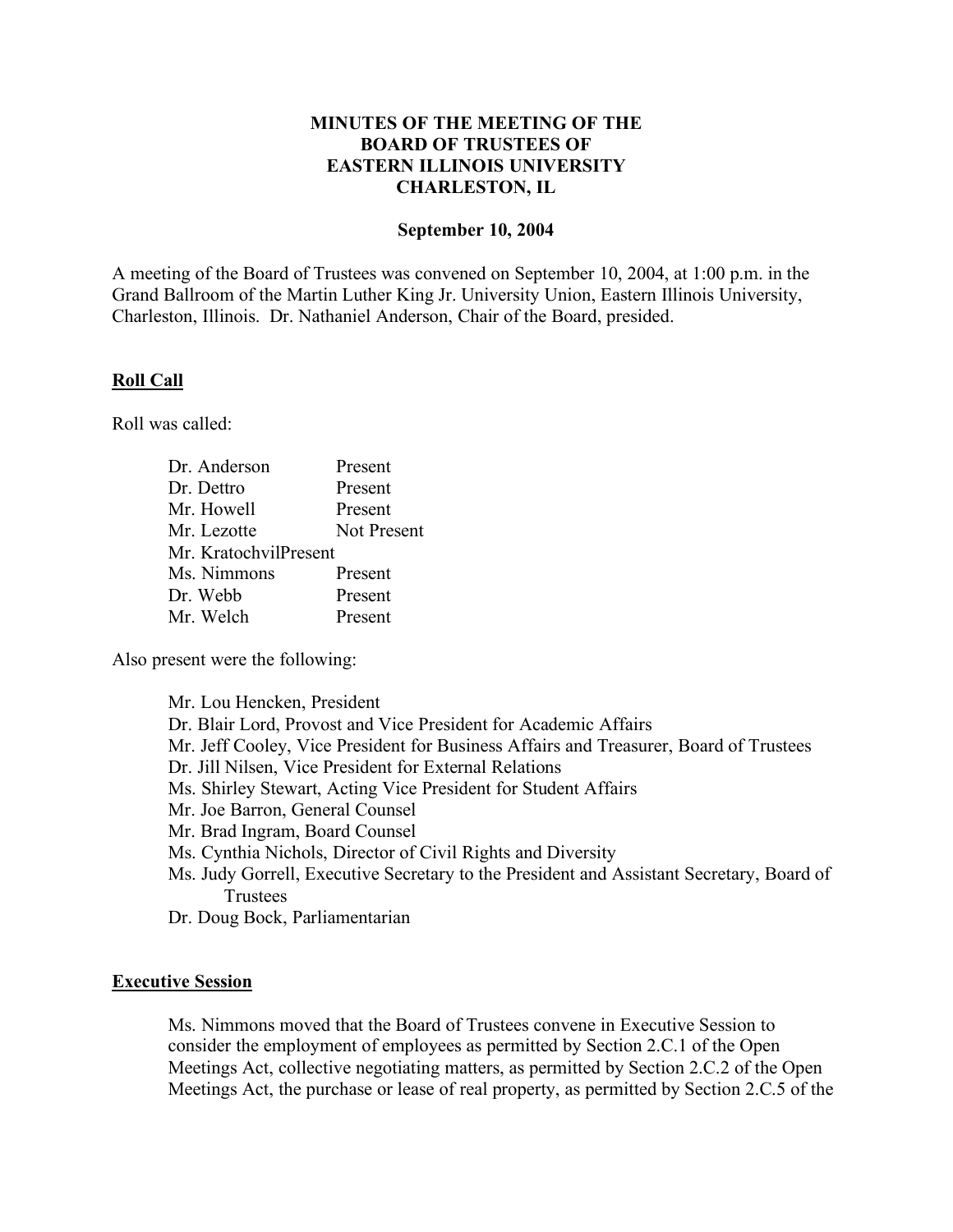Open Meetings Act, pending probable, or imminent litigation, as permitted by Section 2.C.11 of the Open Meetings Act, and executive session minutes, as permitted by Section 2.C.21 of the Open Meetings Act. Mr. Kratochvil seconded the motion.

Roll was called and the vote was as follows:

| Dr. Dettro        | Yes |
|-------------------|-----|
| Mr. Howell        | Yes |
| Mr. KratochvilYes |     |
| Ms. Nimmons       | Yes |
| Dr. Webb          | Yes |
| Mr. Welch         | Yes |
| Dr. Anderson      | Yes |

Motion carried.

Dr. Dettro moved to reconvene in open session. Ms. Nimmons seconded the motion.

Roll was called and the vote was as follows:

| Dr. Dettro        | Yes        |
|-------------------|------------|
| Mr. Howell        | Yes        |
| Mr. KratochvilYes |            |
| Ms. Nimmons       | Yes        |
| Dr. Webb          | <b>Yes</b> |
| Mr. Welch         | <b>Yes</b> |
| Dr. Anderson      | Yes        |

Motion carried.

#### **Action Items**

1. Ms. Nimmons moved to approve the Minutes for the Board meeting on June 21, 2004 and for the Board Meeting by Teleconference Call on August 2, 2004. Dr. Dettro seconded the motion.

| Dr. Dettro        | <b>Yes</b> |
|-------------------|------------|
| Mr. Howell        | Yes        |
| Mr. KratochvilYes |            |
| Ms. Nimmons       | <b>Yes</b> |
| Dr. Webb          | Yes        |
| Mr. Welch         | Yes        |
| Dr. Anderson      | <b>Yes</b> |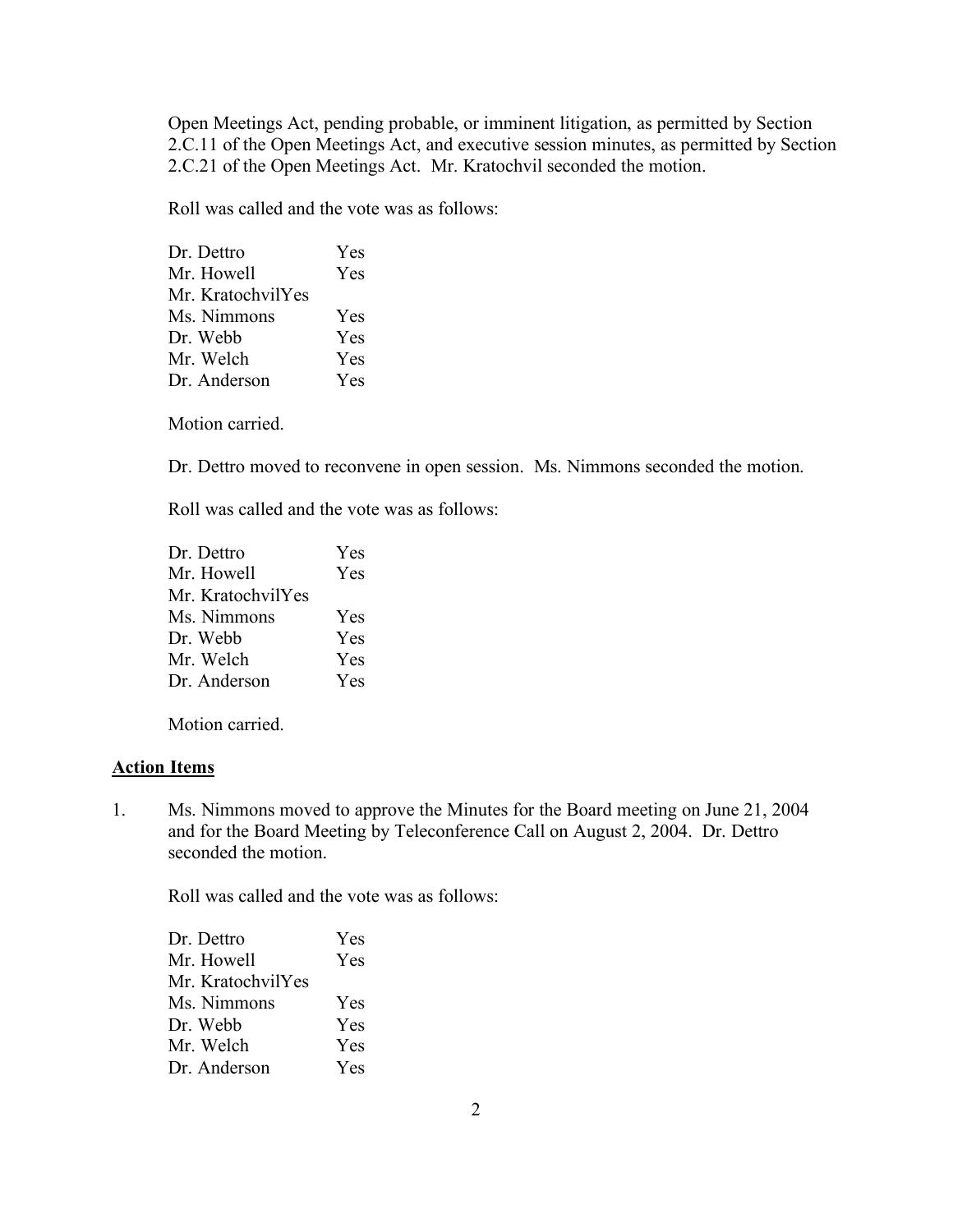2. Dr. Dettro moved to approve the Group Health Insurance reimbursements. Eastern's prorated share of the higher education contribution shortfall determined by the Illinois Board of Higher Education is \$1,713,300. In FY 2005, Eastern will make the required contribution in four equal installments of \$428, 325 each and the payments will be made from appropriated funds. Ms. Nimmons seconded the motion.

Roll was called and the vote was as follows:

| Dr. Dettro        | <b>Yes</b> |
|-------------------|------------|
| Mr. Howell        | Yes        |
| Mr. KratochvilYes |            |
| Ms. Nimmons       | Yes        |
| Dr. Webb          | Yes        |
| Mr. Welch         | <b>Yes</b> |
| Dr. Anderson      | Yes        |

Motion carried.

3. Ms. Nimmons moved to approve the replacement of the roof on Blair Hall. This project consists of a new third floor wall partitions, roof structure and roofing material. The vendor is Grunloh Construction, Inc., Effingham, IL. The cost of the project would be \$845,600 including contingency and will be purchased with local funds. The University will be reimbursed by its insurance carrier. Mr. Kratochvil seconded the motion.

Roll was called and the vote was as follows:

| Dr. Dettro        | <b>Yes</b> |
|-------------------|------------|
| Mr. Howell        | Yes        |
| Mr. KratochvilYes |            |
| Ms. Nimmons       | Yes        |
| Dr. Webb          | Yes        |
| Mr. Welch         | Yes        |
| Dr. Anderson      | Yes        |

Motion carried.

4. Ms. Nimmons moved to approve the purchase of a 400Mhz Superconducting /fouier-Transform Nuclear Magnetic Resonance Spectrometer from Bruker Biospin, Westmont, IL., at a cost of \$378,500 and will be paid for with grant funds received from the National Science Foundation. Mr. Welch seconded the motion.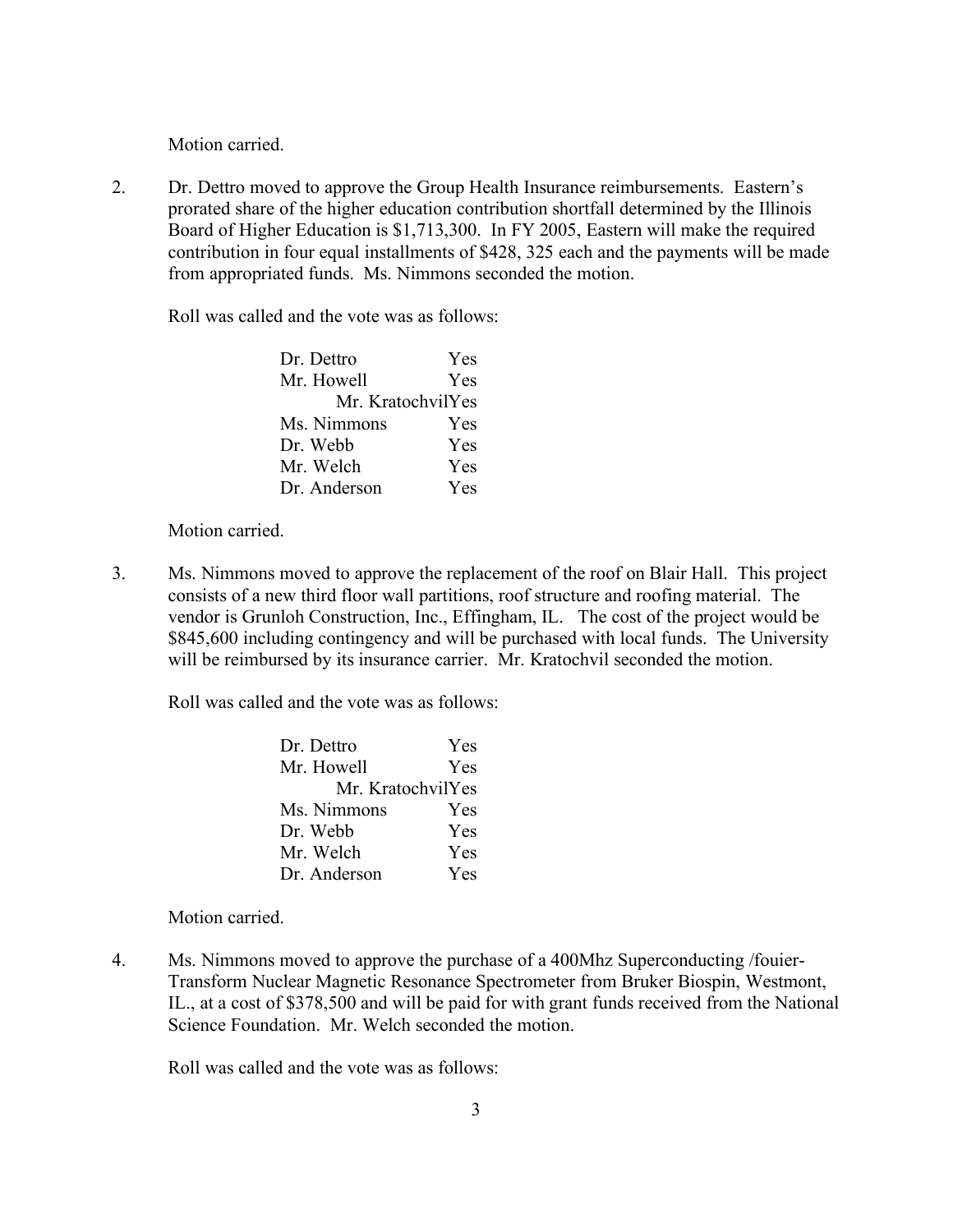| Dr. Dettro        | Yes |
|-------------------|-----|
| Mr. Howell        | Yes |
| Mr. KratochvilYes |     |
| Ms. Nimmons       | Yes |
| Dr. Webb          | Yes |
| Mr. Welch         | Yes |
| Dr. Anderson      | Yes |

5. Dr. Webb moved to approve a three year licensed software maintenance agreement for the period July 1, 2004 through June 30, 2007, with the University having the option to renew for seven additional one-year periods upon mutual agreement of pricing. The contract is with Computer Associates International, Inc., Islandia, New York, at a cost of \$ 454,437, paid in annual installments of \$151,479 each and will be purchased with appropriated funds. . Ms. Nimmons seconded the motion.

Roll was called and the vote was as follows:

| Dr. Dettro        | Yes |
|-------------------|-----|
| Mr. Howell        | Yes |
| Mr. KratochvilYes |     |
| Ms. Nimmons       | Yes |
| Dr. Webb          | Yes |
| Mr. Welch         | Yes |
| Dr. Anderson      | Yes |

Motion carried.

6. Mr. Kratochvil moved to approve the purchase of all labor, material, and equipment required for the installation of cooling tower replacements and associated structural steel systems for Carman Hall (North Tower) and Stevenson Hall. The vendor is A & R Mechanical Contractors, Inc., Urbana, IL., at a cost of \$274,890 with contingency. Mr. Welch seconded the motion.

| Dr. Dettro        |            | Yes |
|-------------------|------------|-----|
| Mr. Howell        | Yes        |     |
| Mr. KratochvilYes |            |     |
| Ms. Nimmons       | Yes        |     |
| Dr. Webb          | Yes        |     |
| Mr. Welch         | <b>Yes</b> |     |
| Dr. Anderson      | Yes        |     |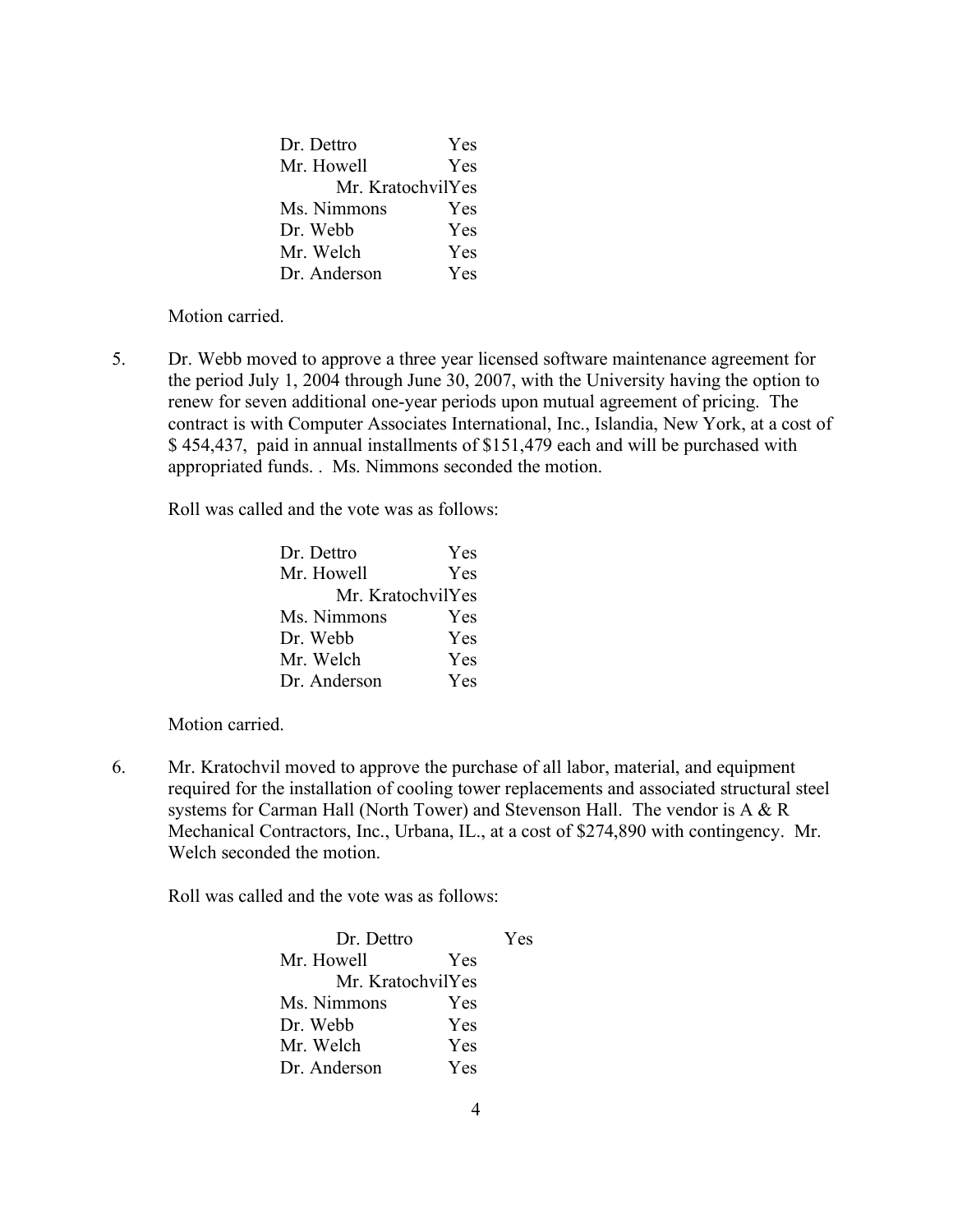7. Dr. Dettro motioned to approve a revised financial plan for FY 2005 which includes the restoration of the \$952,200. The previously approved budget included general revenue funds at the level then recommended by the governor. During budget negotiations, the governor and legislative leaders agreed to restore funding for higher education to the level recommended by the Illinois Board of Higher Education. For Eastern, that meant the restoration of \$952,200. The restored funds have been allocated in accordance with budgetary needs, meaning into instructional support, primarily equipment and personal services. This will allow us to keep the library open five extra hours per week and increase library acquisitions. This will also allow us to buy additional instructional equipment for the classrooms and other instructional items. Mr. Kratochvil seconded the motion.

Roll was called and the vote was as follows:

| Dr. Dettro        | Yes        |
|-------------------|------------|
| Mr. Howell        | Yes        |
| Mr. KratochvilYes |            |
| Ms. Nimmons       | Yes        |
| Dr. Webb          | Yes        |
| Mr. Welch         | Yes        |
| Dr. Anderson      | <b>Yes</b> |

Motion carried.

- 8. The Contract Renewal and Wage Agreement for the International Brotherhood of Teamsters Local #26 was withdrawn and will be on the agenda of a future meeting.
- 9. Mr. Kratochvil moved to approve the amendment to wage agreement for Painters District Council #58. The amendment to wage agreement was negotiated for \$.75 per hour above the painters' base wage for all hours worked on a second shift. shift differential for painters. This shift differential is consistent with the shift differential paid to other campus-based trades and crafts. Ms. Nimmons seconded the motion.

| Dr. Dettro        | <b>Yes</b> |
|-------------------|------------|
| Mr. Howell        | Yes        |
| Mr. KratochvilYes |            |
| Ms. Nimmons       | Yes        |
| Dr. Webb          | Yes        |
| Mr. Welch         | Yes        |
| Dr. Anderson      | Yes        |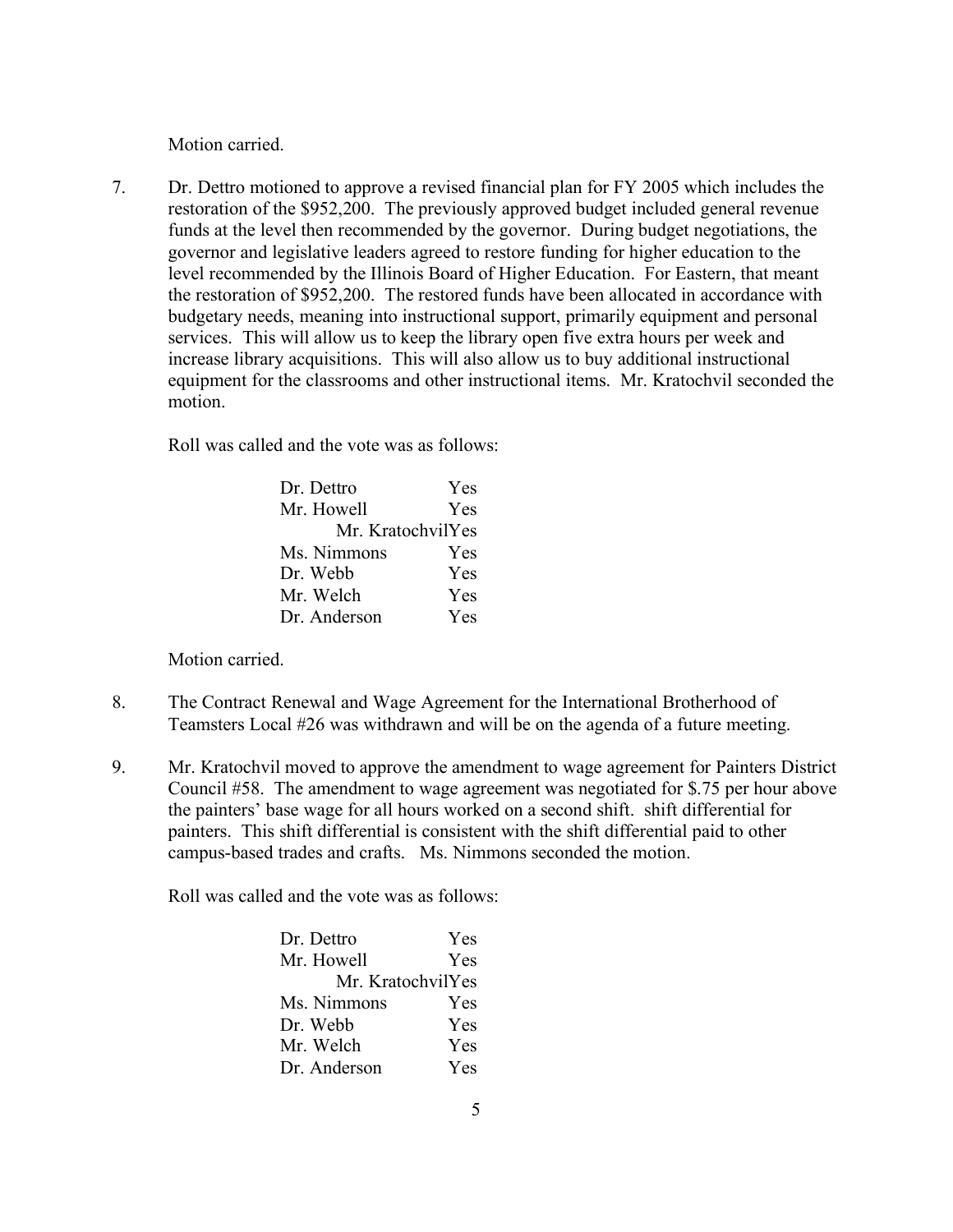### **Information Items**

**North Central Association (NCA) Accreditation Report** - Dr. Robert Augustine, Dean of the Graduate School, and Dr. Jill Owen, Professor in the College Education and Professional Studies gave a brief report on the North Central Association Accreditation. Eastern's NCA Reaccreditation visit is scheduled for February 14-16, 2005. The NCA Reaccreditation is important to the University because it tells our public that we meet specified standards of quality. The self-study is an opportunity to examine our University to determine the things we are doing well and to share those things with the NCA. The self-study also allows the University to look at any area of concern and to ask the NCA for consultation to determine how we might address any concerns. The NCA Self-Study consists of five criteria for accreditation: Mission and Integrity, Preparing for the Future, Student Learning and Effective Teaching, Acquisition, Discovery, and Application of Knowledge, and Engagement and Service.

**Intercollegiate Athletics Report** – Eastern sponsors 22 intercollegiate sports, 11 each for men and women with 500 student-athletes, as well as an additional 200 students who are involved in support groups such as the Cheer Team, Pink Panthers, Marching Band, Pep Band, Athletic Trainers and others. Eastern is a member of NCAA Division I in all sports except football, which is I-AA. Eastern Illinois University received second cycle NCAA certification.

Eastern student athletes graduation rate exceeds the national average, it exceeds Eastern's student body average. For academic year 2003-2004, 12 student athletes received a 4.0 grade point average (GPA), 122 student athletes achieved at least a 3.25 GPA. In the spring semester of 2004, 49% of Eastern's student athletes achieved a GPA in excess of 3.0. Dave Rella, a member of Eastern's Golf Team, received one of the six OVC Scholar Athlete Awards, which is the most prestigious award offered by the league.

During the 2003-2004 academic year, Panther men's and women's teams combined to place third out of 11 universities in the Ohio Valley Conference All Sports Championship. Three of Eastern's coaches received Coach of the Year honors, while four of our athletes received Athlete of the Year honors.

The Panther Club, with over 1500 members continues to do well with its  $8<sup>th</sup>$  straight record year of fund drives. In 2004 the fund drive exceeded the previous year by \$7,000 and pledges totaled over \$650,000.

In the summer of 2003, President Hencken appointed a task force to study the feasibility of the Athletics Department becoming self-supporting on less dependent on state